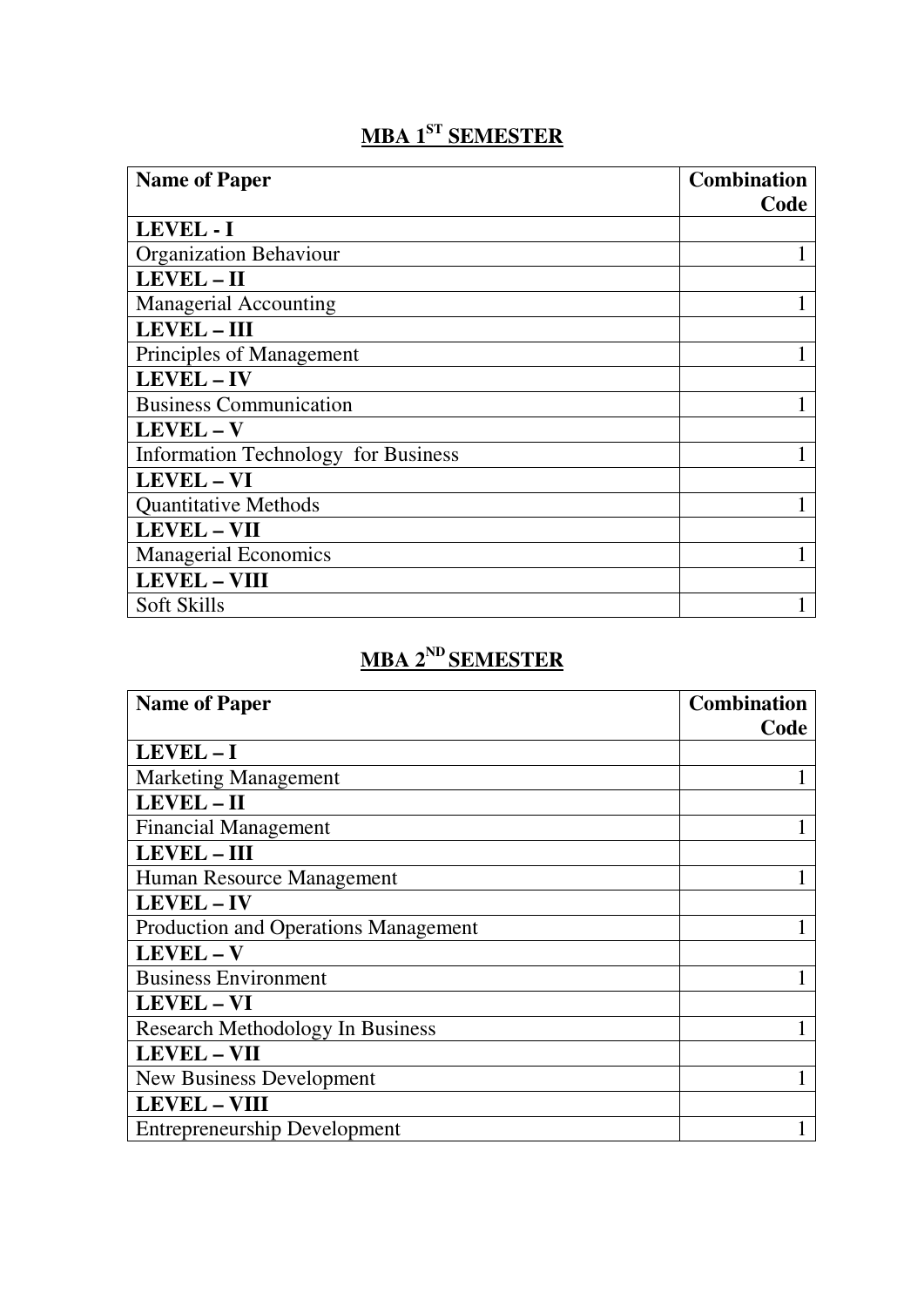| <b>Name of Paper</b>                                  | <b>Combination</b> |
|-------------------------------------------------------|--------------------|
|                                                       | Code               |
| LEVEL-I                                               |                    |
| Business Policy & Strategic Management                | 1                  |
| LEVEL - II                                            |                    |
| <b>Global Business Management</b>                     | 1                  |
| LEVEL - III                                           |                    |
| <b>Business Law</b>                                   |                    |
| <b>LEVEL-IV</b>                                       |                    |
| Strategies for Micro Small & Medium Scale Enterprises | 1                  |
| LEVEL - V, VI, VII, VIII                              |                    |
| <b>Investment Management</b>                          | 1                  |
| Foreign Exchange Management                           | $\overline{2}$     |
| <b>Financial Derivatives</b>                          | 3                  |
| Corporate Taxation & Financial Planning               | $\overline{4}$     |
| <b>Consumer Behaviour</b>                             | 5                  |
| <b>Integrated Marketing Communication</b>             | 6                  |
| <b>Marketing of Services</b>                          | 7                  |
| <b>Contemporary Issues In Marketing</b>               | 8                  |
| Training and Development                              | 9                  |
| Managing Interpersonal & Group Process                | 10                 |
| Organizational Change & Development                   | 11                 |
| <b>Counselling Skills For Managers</b>                | 12                 |
| <b>Business Data Networks</b>                         | 13                 |
| Decision Support Systems & Intelligent DSS            | 14                 |
| Project and Risk Management                           | 15                 |
| <b>System Analysis and Design</b>                     | 16                 |
| <b>Applied Operation Research</b>                     | 17                 |
| Logistics and Supply Chain Management                 | 18                 |
| Production Planning and Control                       | 19                 |
| <b>Total Quality Management</b>                       | 20                 |
| Tourism Principles, Policies & Practices              | 21                 |
| Management of Travel Agency & Tour Operations         | 22                 |
| Tourism, Environment & Ecology                        | 23                 |
| Hotel Management $-1$                                 | 24                 |

## **MBA 3RD SEMESTER**